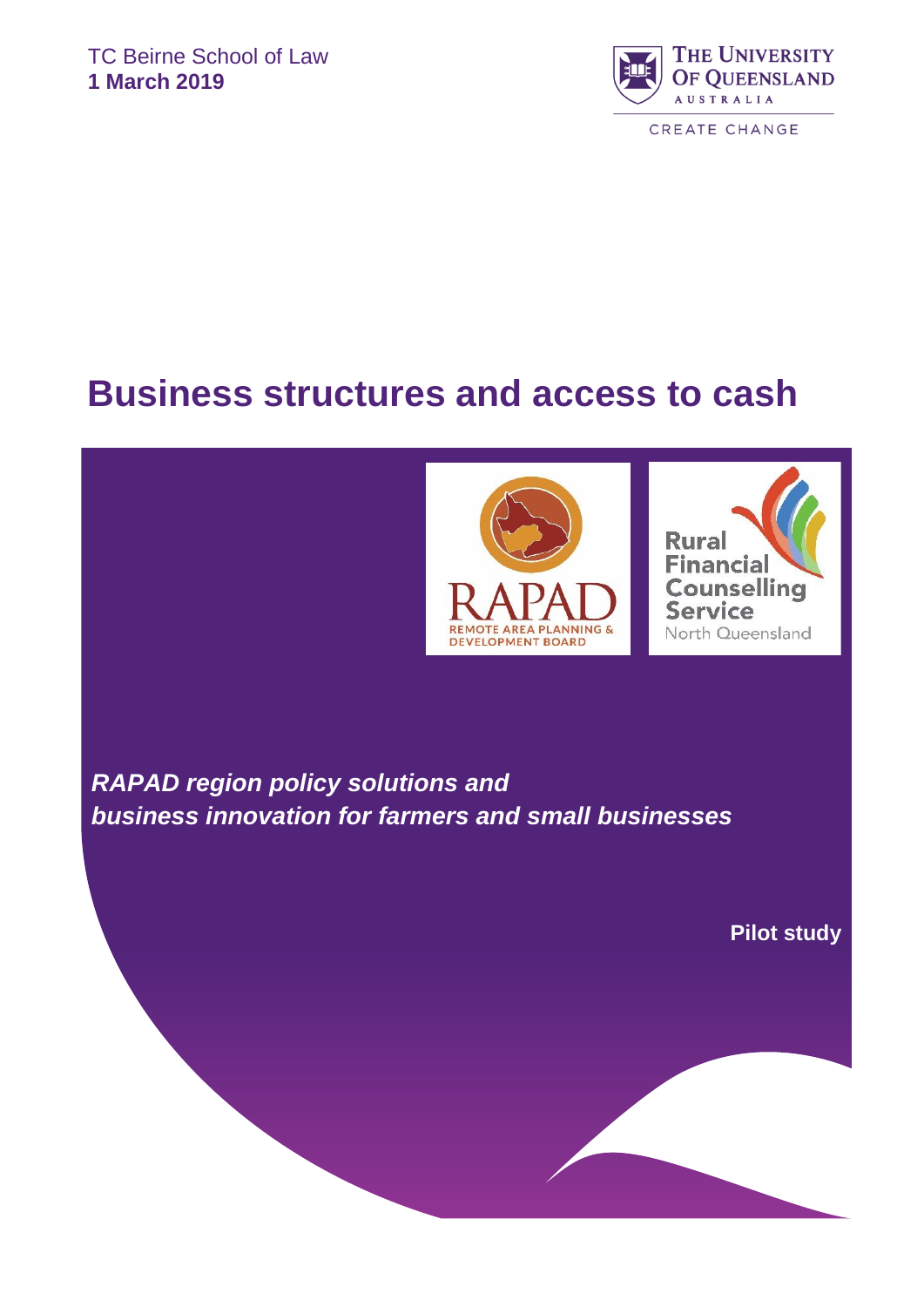

### **Contents**

| Why are we working together to conduct the pilot study in the RAPAD-region? 4  |  |
|--------------------------------------------------------------------------------|--|
| The Small Australian firm business structures research project in a nutshell 5 |  |
|                                                                                |  |
|                                                                                |  |
|                                                                                |  |
|                                                                                |  |
|                                                                                |  |
|                                                                                |  |
|                                                                                |  |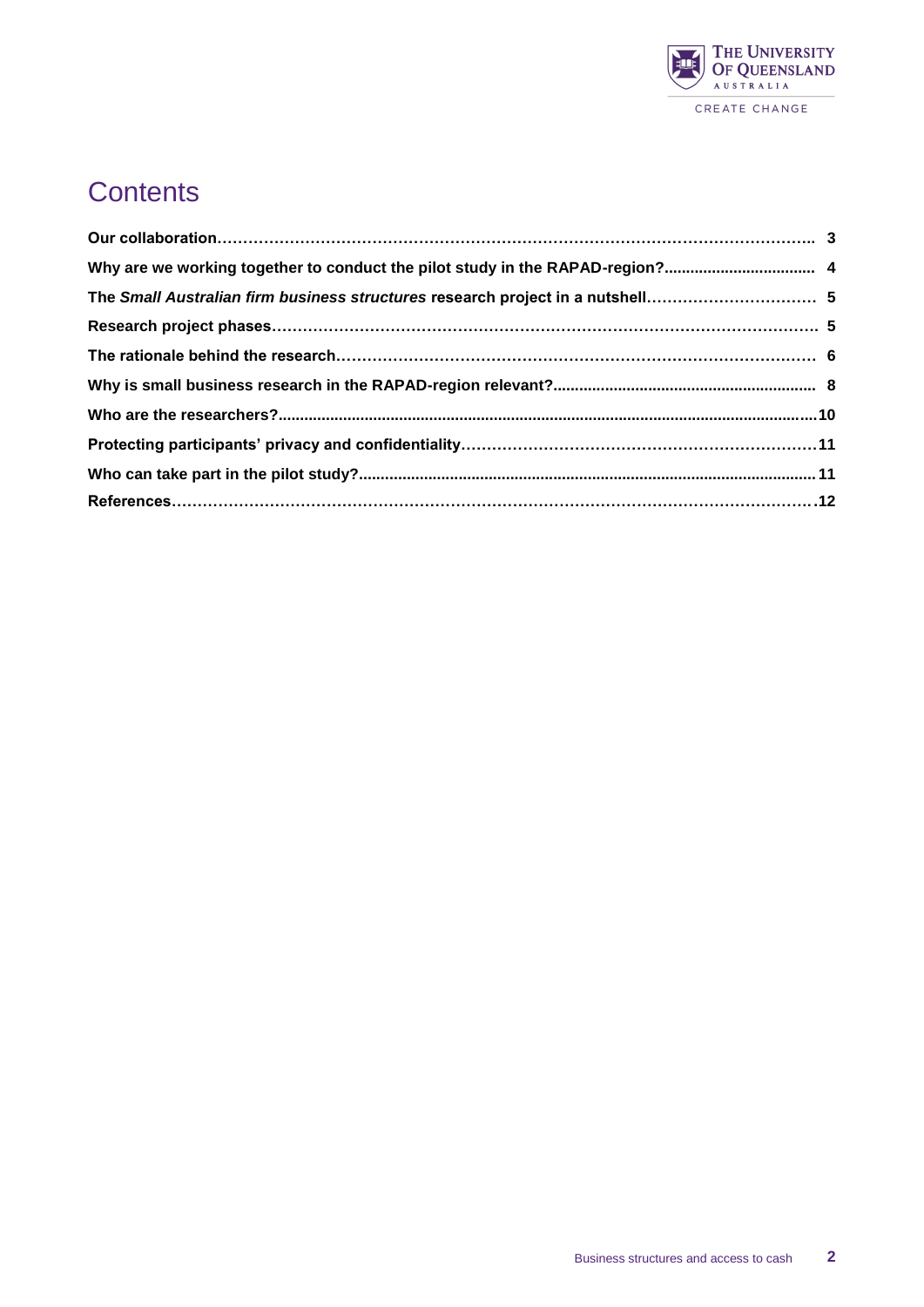

### Our collaboration

The **TC Beirne School of Law** at The University of Queensland (**UQ**), **RAPAD** and **Rural Financial Counselling Services North Queensland** (**RFCSNQ**) have joined forces in a three-year pilot study that will benefit farmers and small businesses across Central West Queensland.

The research will provide much needed **evidence-based findings** to inform policy and development of the RAPAD-region economy, and **valuable insights** into cash flow optimisation; the impact of income tax on small firms and their participants; the impact of rural financial counselling service; and firm succession in a regional economy dominated by small firms.

In doing so, the study will:

- **Benefit** businesses in Central West Queensland by developing integrated business and policy solutions that fit the unique features of the region
- **Make a contribution** to the rural financial counselling services delivered by RFCSNQ by building capacity and specialisation
- **Provide assistance** to firms experiencing financial hardship in the RAPAD-region by developing practical cash flow-focused optimisation strategies that meet the specific needs of small firms and small family firms in agriculturally dependent, climatically affected areas
- **Play an important role in the national debate** about the important role of rural financial counselling services in facilitating change
- **Express** the unique business narrative of innovation, resilience, connection to the land, and integration between farms, town businesses and communities in the council areas of Barcaldine, Barcoo, Blackall-Tambo, Boulia, Diamantina, Longreach and Winton.

**Set within the RAPAD-region**, the purpose of the pilot study is to investigate:

- i. the differences between the legal structures adopted to conduct farming and small business,
- ii. participants' practical access to business-generated cash,
- iii. the way capital is raised, and
- iv. how existing ownership is transferred in family firms.

The pilot study commences in February 2019, and forms part of a larger TC Beirne School of Law research project: **Small Australian firm business structures**.



*Mulla Mulla on the road to Windorah*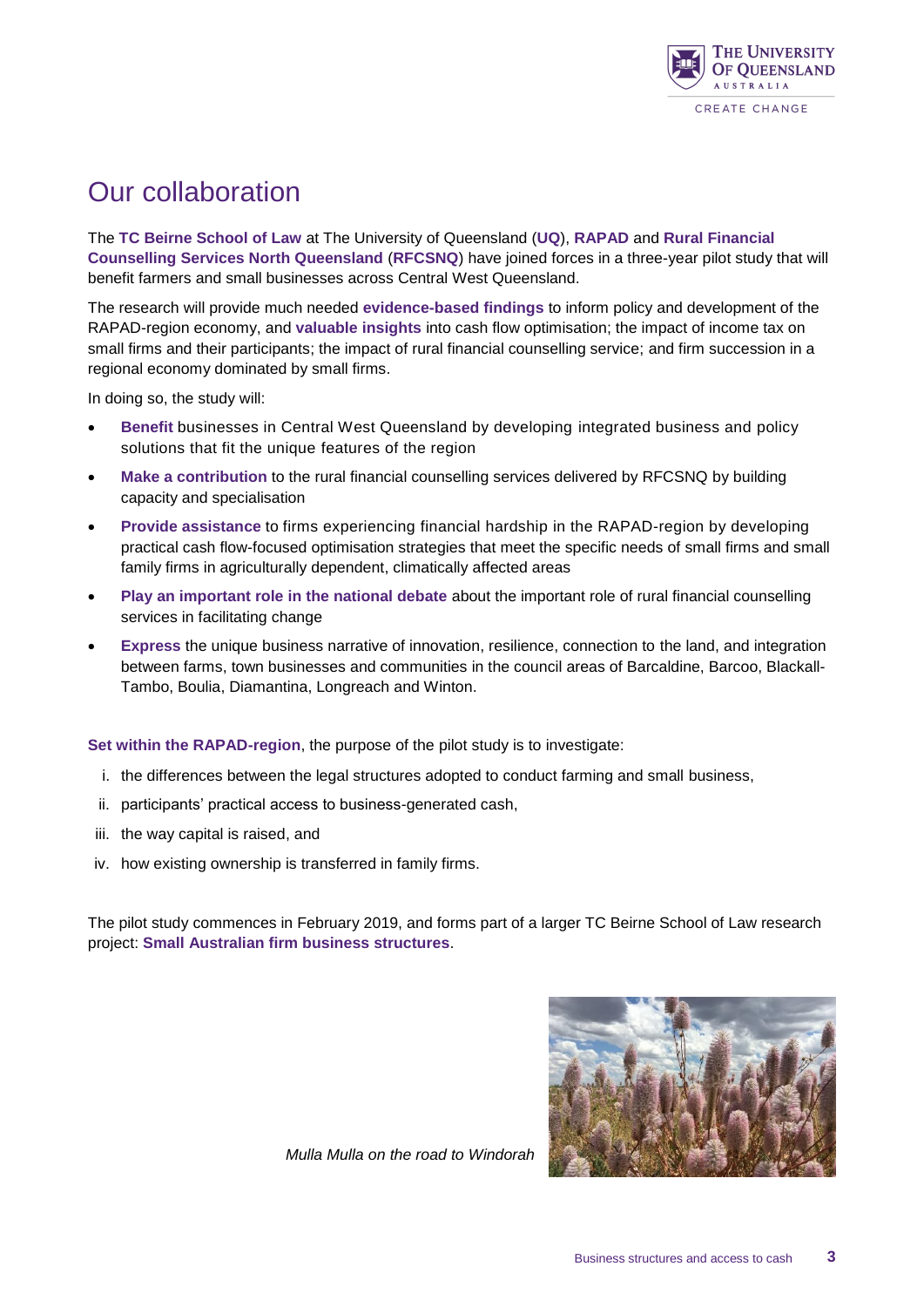

#### Why are we working together to conduct the pilot study in the RAPAD-region?

The partnership between **UQ**, **RAPAD** and **RFCSNQ** provides a **comprehensive approach** to understanding small firms, small family firms, family farming, and businesses experiencing financial hardship across Central West Queensland that considers the unique economy and challenges in the region.

**UQ** is a **research intensive university** ranked among the world's top 50 universities.

The **TC Beirne School of Law** (UQ) is **ranked among the world's top 40 law schools**. Research at the TC Beirne School of Law is addressing national and global issues to make a significant and lasting contribution to the understanding and development of law, the effectiveness of law as a discipline, and to provide a better understanding of its interaction with other fields, and within communities.

**RAPAD** is a **peak regional economic development body**. RAPAD's **voice is heard** as it speaks up for communities in one of the most beautiful, but sparsely populated and remote regions of Australia. RAPADregion-focused policy development will receive attention on national fora.

The services provided by **RFCSNQ play a pivotal role** in many farms and small businesses across the RAPAD-region. The confidentiality, professionalism and service excellence of RFCSNQ rural financial counsellors should be supported and showcased.

The research from this pilot study aims to provide evidence-based solutions to inform economic policy development; and develop strategies and tools that optimise prosperity for farmers and small businesses in the region.

Together, we recognise the important role that **trust** plays within businesses, financial counselling, and across communities. This pilot study safeguards privacy and confidentiality by adhering to ethics standards, privacy legislation, and formalised research protocols.

'*As we face challenging times, RAPAD's positive outlook and commitment to deliver vital programs for our communities and local businesses continues to prove invaluable*.'

– Cr Rob Chandler, RAPAD Chairman.<sup>1</sup>



*Hot air balloons over Birdsville*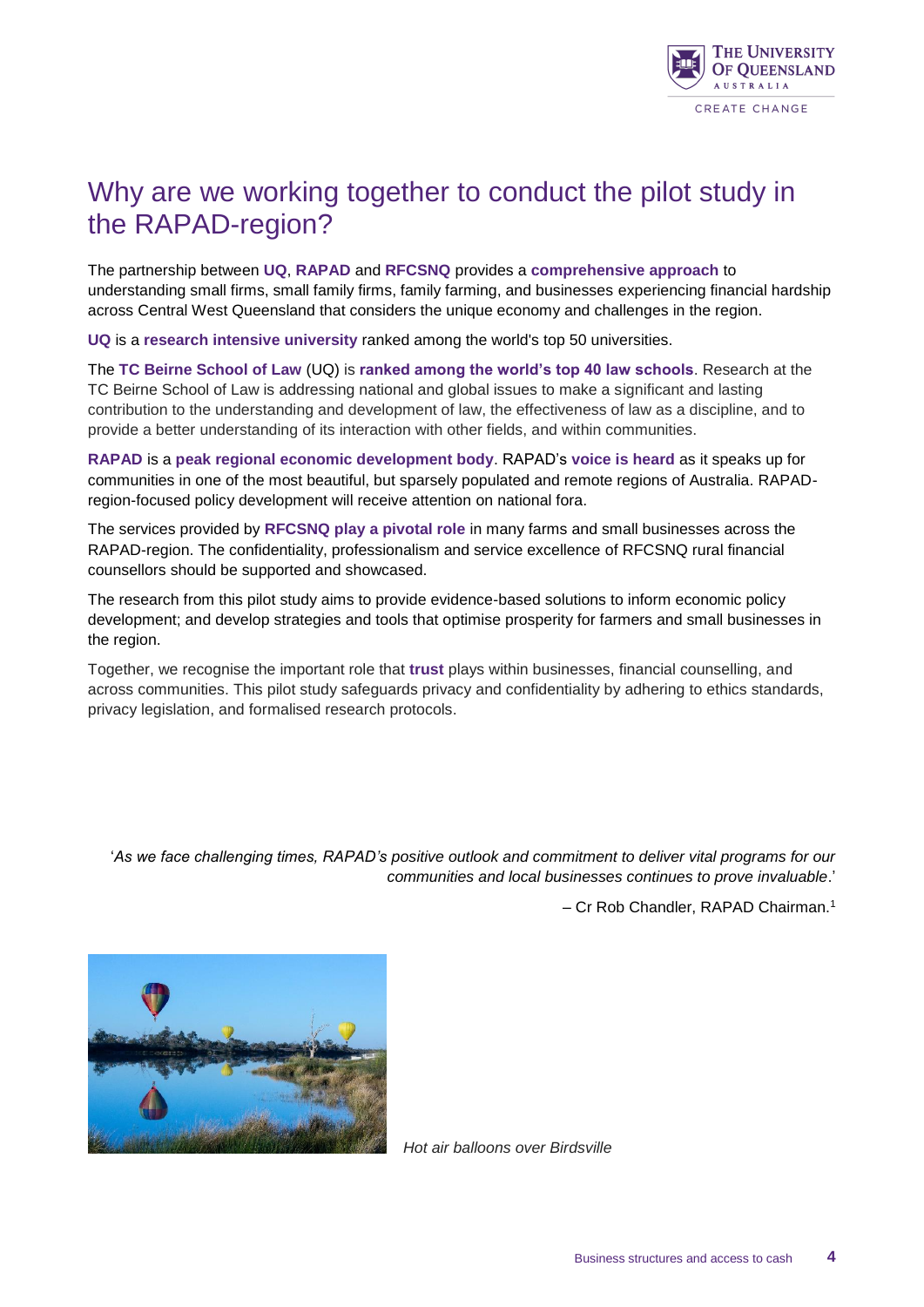

#### The *Small Australian firm business structures* research project in a nutshell

This pilot study forms part of a larger TC Beirne School of Law research project: **Small Australian firm business structures**.

Small businesses account for 97 per cent of all firms in Australia. It is estimated that 70 per cent of all Australian firms are family owned. Small firms and small family firms are extremely important to Australia's economic prosperity and exist within a legal framework of rights and obligations associated with the formal legal structure adopted to conduct the business. In Australia, there are four main business structures: sole trader, partnership, company, and trust.

These structures drive a number of interrelated aspects of the business, including: the ways in which participants are able to benefit from the business through ownership interests, employment rights or discretionary entitlements; the formality of business decision; the taxation of economic benefits; the reporting of business, tax and participant transactions; the extent to which a merging of firm and personal finances is appropriate; the availability of after-tax cash flow; participants' personal liability for firm debts; and methods to introduce new capital or transfer existing ownership rights.

This TC Beirne School of Law study investigates the differences between business structures, participants' practical access to business-generated cash, and the way capital is raised and existing ownership transferred in the context of small firms and small family firms in Australia.

Using a multi-faceted theoretical framework, four research themes are explored:

- 1. The factors that drive business structure selection.
- 2. Participants' understanding of the legal nature of their firm participation rights.
- 3. The merging of firm and participant personal finances.
- 4. Tools and strategies to plan for, manage and take advantage of the business structure adopted.

#### Research project phases

The research project will be conducted over a five year period, starting in February 2019.

| <b>Phase</b> | <b>Description</b>                                                                                                                                                                                                                                | <b>Period</b>                      |
|--------------|---------------------------------------------------------------------------------------------------------------------------------------------------------------------------------------------------------------------------------------------------|------------------------------------|
| Pilot study  | Longitudinal pilot study of small firms and small family firms in the local<br>council areas of Barcaldine, Barcoo, Blackall-Tambo, Boulia, Diamantina,<br>Longreach and Winton in Central West Queensland, commonly known as<br>the RAPAD-region | 3 Years, starting<br>February 2019 |
| Phase 2      | A study of small firms and small family firms more generally across<br>Australia                                                                                                                                                                  | 5 Years, starting<br>February 2019 |

#### *Table 1: Research project phases*

In phase 2, the research project will first focus on small firms and small family firms in remote, rural and regional Australia. This approach enables researchers to develop focused and appropriate policy that recognises the critically important contribution that small family firms make in the farming sector and in remote and rural economies.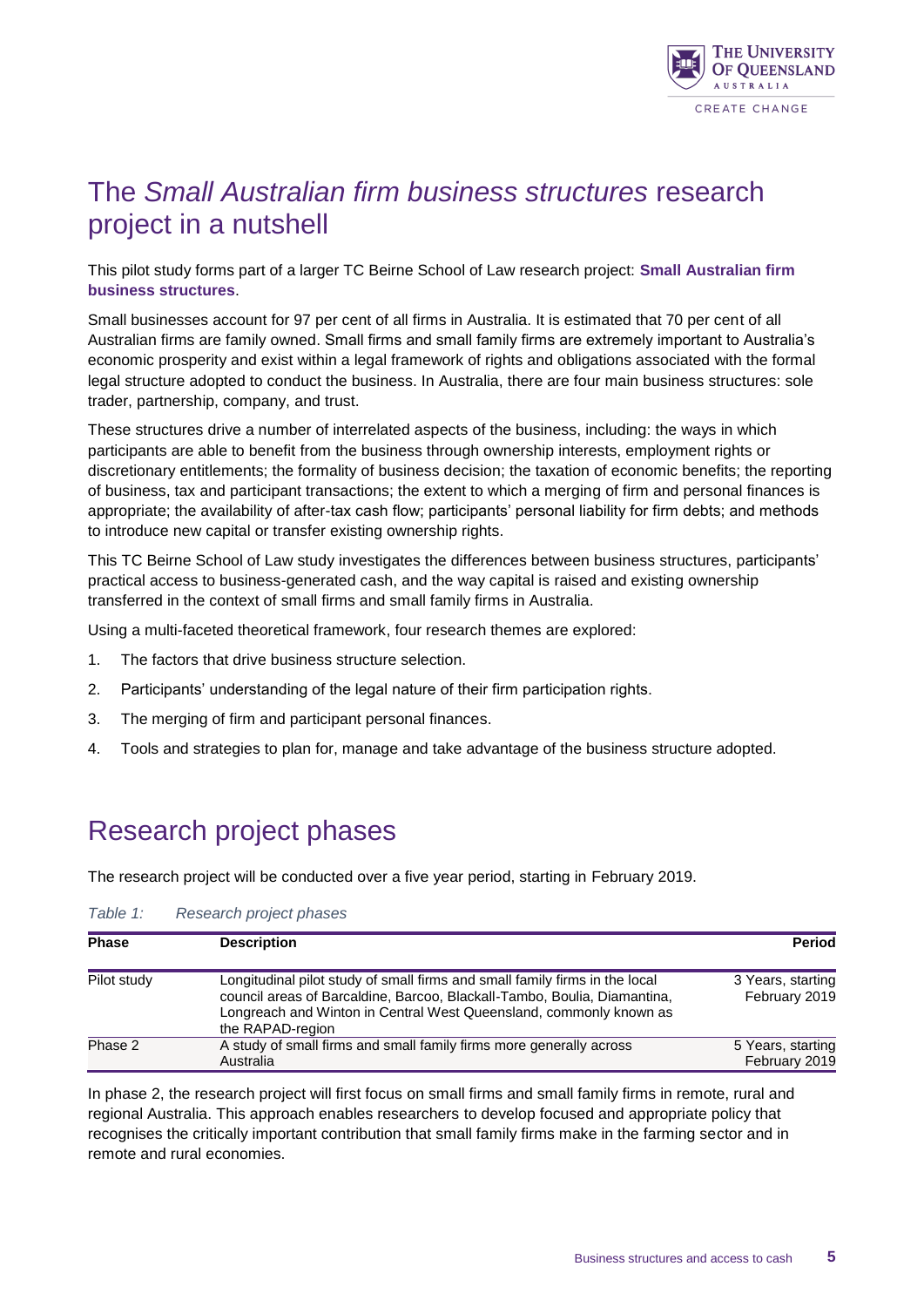

### The rationale behind the research

By virtue of its sheer ubiquity, small firms are extremely important to economic prosperity in Australia. Yet, research on these firms typically focuses on start-ups, reasons for small firm failure, or on single aspects within small firms, such as marketing practices, brand identity, energy efficiency or information technology use (see ARC website detailing grant funding from 2001). Little integrated research exists about small firm structures in Australia. No in-depth research has been published about the whole-of-firm impact that any particular business structure has on Australian small firms.

Family owned businesses are an established and enduring feature of the Australian business landscape.<sup>2</sup> In the agriculture sector, data show that 99 per cent of farm businesses are family owned and operated.<sup>3</sup> Yet, there is very little research about family firms in Australia and little attention has been paid to this extremely important sector of the Australian economy from a policy perspective. This position is due to the lack of a definition of 'family firm', the focus of successive Australian governments on the promotion and support of small, medium and micro enterprises in which family firms are regarded as merely a subset of this population, and a lack of data about family firms and their business structures.<sup>4</sup>

Small firms and small family firms exist within a legal framework of rights and obligations associated with the formal legal structure adopted to conduct the business. In Australia, there are four main business structures: sole trader, partnership, company, and trust.<sup>5</sup>

The legal structure of a business:

- Frames the three ways in which participants who bear business risk are able to benefit from the business. Firstly, through ownership interests. These may involve direct asset ownership as sole trader, partnership entitlement rights, or share ownership in a company. Secondly through employment rights as employees, that may be linked to future ownership interests as part of a family firm succession plan. Thirdly, through discretionary entitlements if the business is operated using a trust or through a business structure that incorporates a trust.
- Dictates the formality with which business decisions ought to be taken, and in some cases, the timing of these to be income tax effective.
- Limits the extent to which firm participants who bear business risk are able to merge their personal finances with firm finances on the one hand, or necessitates a merging of the two on the other hand to collateralise firm debt with personal assets or to self-fund working capital.
- Determines the legal nature of family member entitlements to cash generated by a family firm to fund their personal expenses, how these are recorded for accounting and income tax purposes, and their personal liability for firm debt.
- Drives the taxation of economic business benefits, the availability of after-tax cash flow to fund working capital, springboard business growth and innovation, and to meet the personal financial needs of participants.
- Provides the platform for new capital investments, and facilitates firm succession.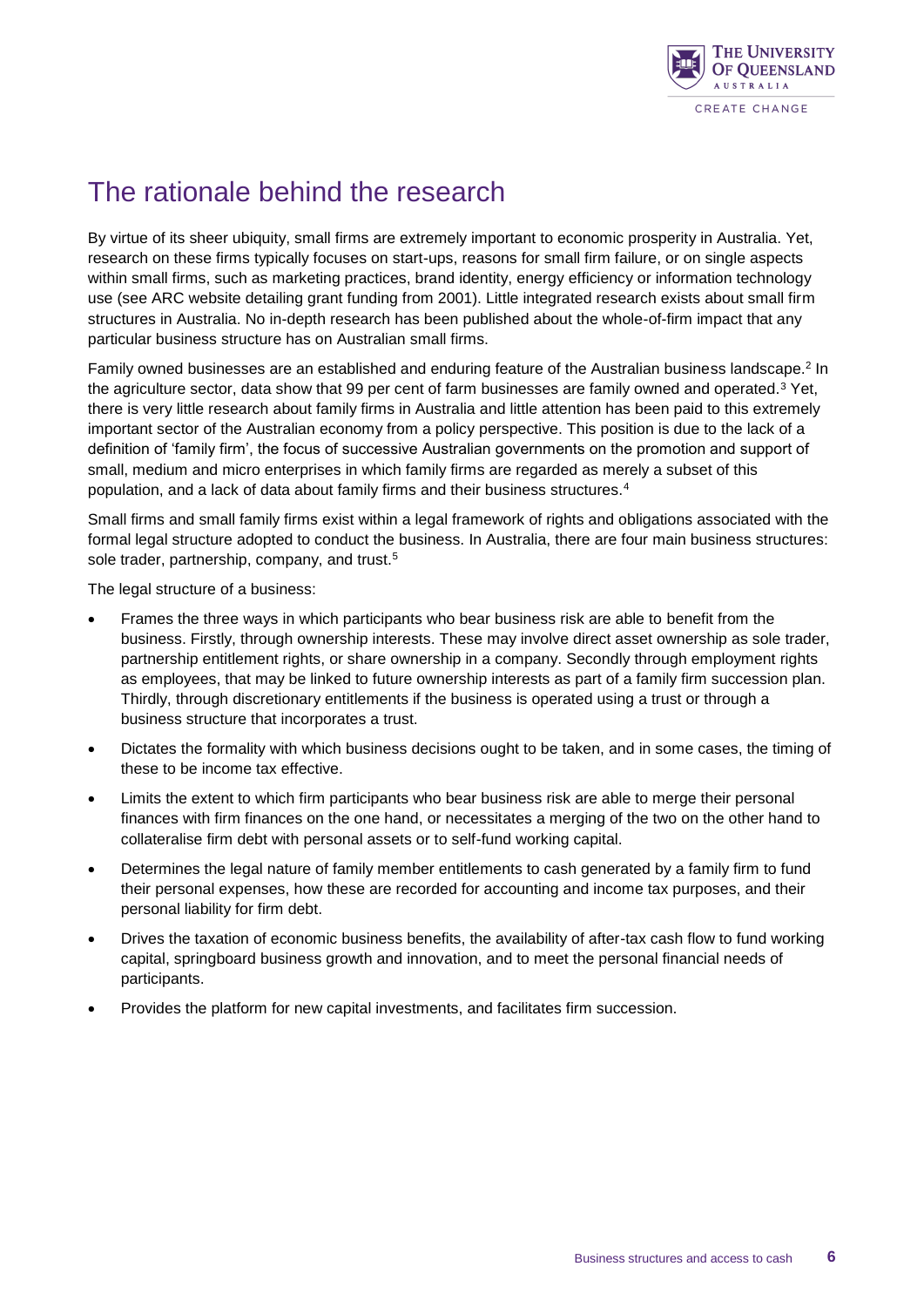

It is undeniable that these aspects sit at the core of each firm's operations. But, the interrelationship between the factors are complex and difficult to understand without some legal background or training. Firm participants face significant challenges to take advantage of any particular business structure over the long term due to ongoing regulatory and income tax law changes in the small firm and small family firm sphere.<sup>6</sup> Determining the cash flow implications of business restructure from one legal form to another is equally complex.<sup>7</sup> Navigating the vastly different accounting rules and income tax models that apply to different business structures is likewise challenging. Keeping up to date with regulatory and tax changes takes time. Seeking professional advice costs money. Participants in small firms and small family firms can ill afford either.

The purpose of this study is therefore to investigate the differences between business structures, participants' practical access to business-generated cash, and the way capital is raised and existing ownership transferred in the context of small firms and small family firms in Australia. The study focuses particularly on cash flow as the life-blood of small firms, and on the position of participants who bear business risk, or will bear business risk in the future through family firm succession plans.

The study is timely due to:<sup>8</sup>

- The lack of integrated research into small firms and small family firms in Australia.
- The importance of small firms and small family firms to the Australian economy.
- Significant recent changes and proposed changes to income tax legislation and tax policy for small firms and small family firms, driven largely by contemporary Australian politics.
- The importance of business success and continuity in family farming in remote and rural areas of Australia to sustain rural economies.
- The lack of research about the differences between family firms and other firms, and the policy implications of these differences.

*'Small businesses are key to sustaining and generating jobs in regional economies. Regions with many small businesses are more likely to grow than those with a few large businesses. Understanding how regions create and support resilient business ecosystems are therefore key to their social and economic prosperity. Research into the barriers and enablers of small businesses can help to support business owners, but importantly, can provide the information needed for evidence based policies for regions.'*

Prof Martie-Louise Verreynne



*Diamantina River at Birdsville*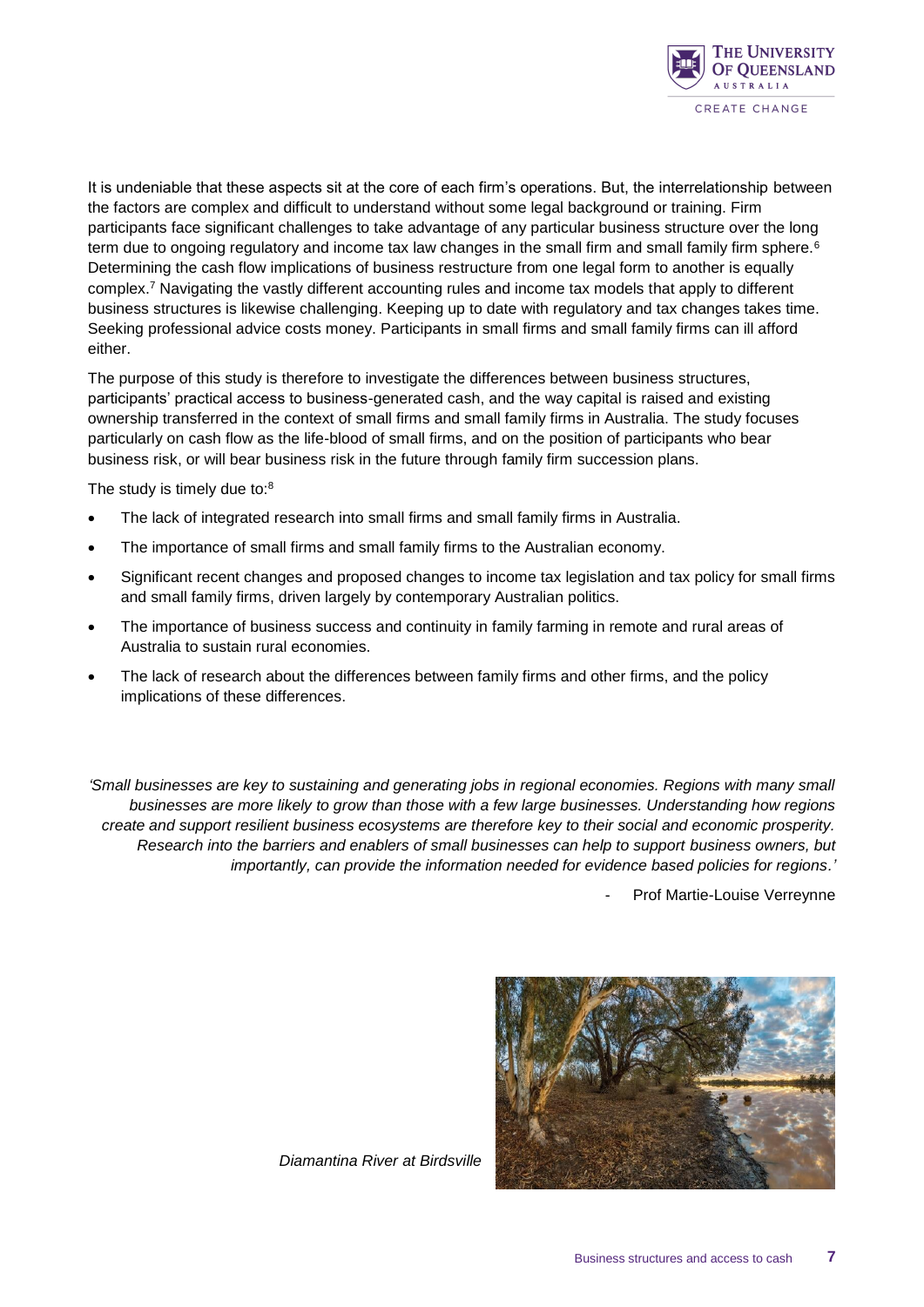

### Why is small business research in the RAPAD-region relevant?

The economy of the RAPAD-region is almost entirely focused on small firms. In reference to current income tax legislation, one definition for a 'small business entity' is that it has an annual turnover below \$10 million.<sup>9</sup> In the RAPAD-region, nearly *all* businesses have a turnover of less than \$10 million – Table 2. 10

| Turnover →        | Zero to $\lt$<br>\$50 <sub>k</sub> | \$50k to <<br>\$200k | $$200k$ to $<$<br>\$2m | \$2m to <<br>\$5m | $$5m$ to $<$<br>\$10m | $$10m$ or<br>more | <b>Total</b> |
|-------------------|------------------------------------|----------------------|------------------------|-------------------|-----------------------|-------------------|--------------|
| Longreach         | 153                                | 216                  | 219                    | 22                | 5                     | 0                 | 615          |
| Barcoo            | 17                                 | 19                   | 26                     | 3                 | $\Omega$              | $\Omega$          | 65           |
| Blackall-Tambo    | 80                                 | 121                  | 139                    | 13                | $\Omega$              | $\Omega$          | 353          |
| <b>Boulia</b>     | 3                                  | 3                    | 19                     | $\mathbf{0}$      | $\Omega$              | $\Omega$          | 25           |
| <b>Barcaldine</b> | 108                                | 149                  | 233                    | 25                | 5                     | 3                 | 523          |
| Diamantina        | 3                                  | $\overline{4}$       | 15                     | 3                 | $\Omega$              | $\Omega$          | 25           |
| Winton            | 57                                 | 72                   | 98                     | 15                | 0                     | $\Omega$          | 242          |
| <b>Total</b>      | 421                                | 584                  | 749                    | 81                | 10                    | 3                 | 1848         |

*Table 2: RAPAD-region total number of businesses by turnover*

The RAPAD-region is agriculturally dependent.<sup>11</sup> Data also show that 99 per cent of farm businesses are family owned and operated.<sup>12</sup> The economy of the RAPAD-region is thus well-suited to study small family firm characteristics and behaviour compared to other small firms, and the impact of related policy development on family farming. Farming is historically important to Australia. Whether it is due to the fact that Australia's economy and history was 'built on the sheep's back', or because family farms remain the dominant form of farm organisation across Australia (as is the case across the economically developed world), there is more academic literature available on what constitutes a family firm in a farming context than in any other sector.<sup>13</sup>

It is only in respect of farming, that reliable country data is available about the preference for any particular business structure used to conduct a family business, allowing for meaningful comparisons to farming firms in the RAPAD-region. Australian Bureau of Agricultural Resource Economics and Sciences ('ABARES') data suggest that partnership structures are dominant in family farming, sole traders make up roughly 20 per cent of family farms, and trusts and corporate structures are used to a lesser extent.<sup>14</sup>

The RAPAD-region is also well suited to study small firm and small family firm behaviour using a cash flow perspective due to the fact that the RAPAD-region is suffering the worst droughts in the history of white settlement in Central West Queensland, leading to significant destocking and high stock feed costs. The impact of the prolonged drought in the RAPAD-region is not limited to agribusiness.<sup>15</sup> Town businesses have suffered reduced turnover and profitability, and population numbers have decreased dramatically. The cash drought of farming firms has thus spilt over into the rest of the RAPAD-region's business sector.16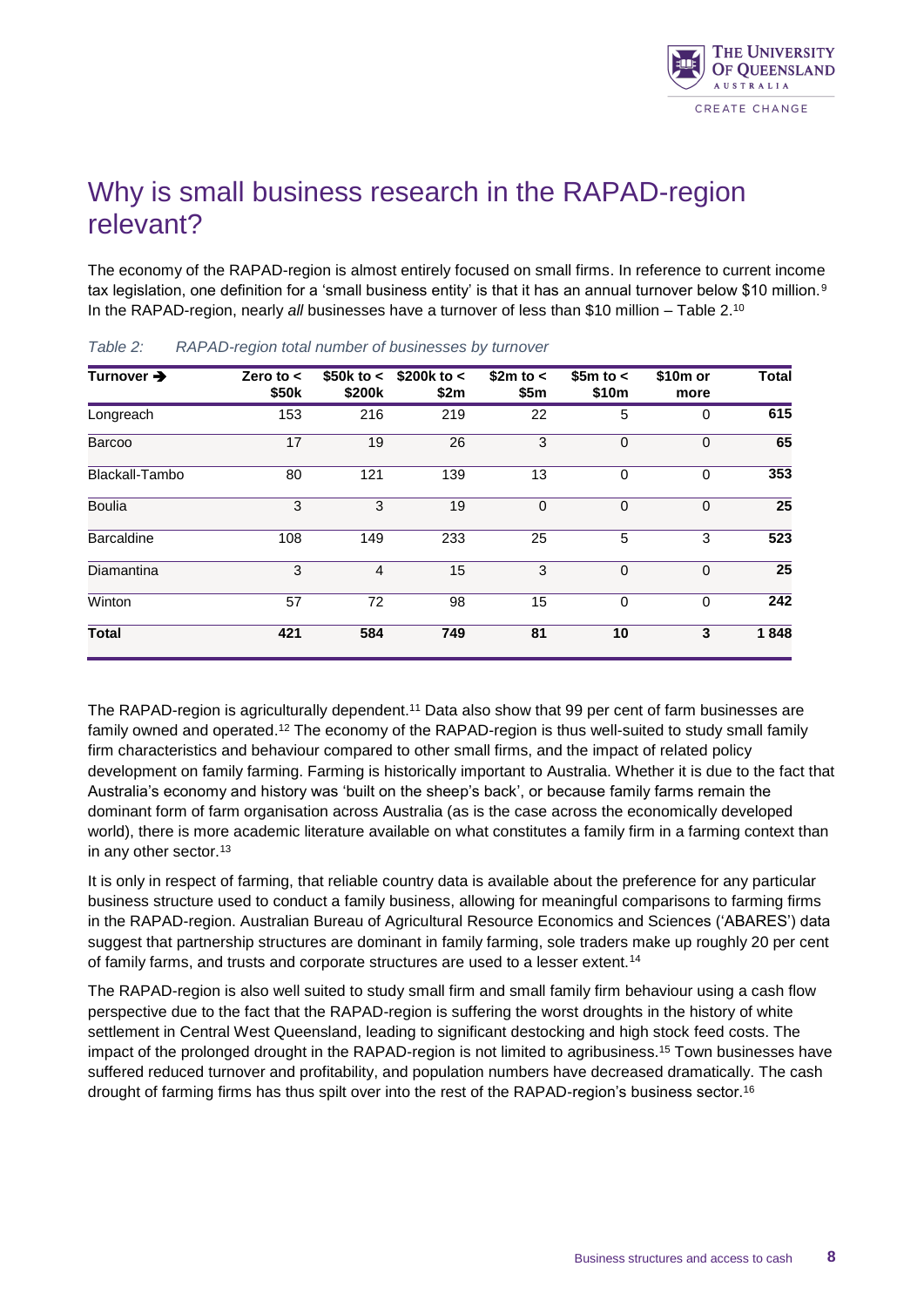

The impact of unprecedented flooding in February 2019 across the north of the Winton shire will add to this dynamic. Having fewer people in the RAPAD-region is a community problem that takes a toll on the sustainable development of the region. Outmigration reduces spending in the local economy, reduces employment, depletes social resources, and causes a generational shift to an older population.<sup>17</sup> The outcomes of this project will help small firms to optimise their cash flow, which in turn holds benefits for the Central West Queensland region.

In this regard, the project is also aligned with federal government perspectives that strategies to retain families on farms must include establishing career paths that are financially sustainable for family firm participants to support strong and vibrant regional communities.<sup>18</sup>

The dominance of family farming across the agriculture sector means that firm succession may be studied more closely in the RAPAD-region. Studies have shown that family firm succession is negatively impacted by poor financial returns, especially as a result of drought conditions, which also has the knock on effect of increasing debt levels in firms.<sup>19</sup> In reference to the broader research question of the business structures most suited to conduct small firm and small family firm business, it is common for farm succession plans to be built around discretionary trusts. Discretionary trusts are also an attractive vehicle to minimise income tax across a family.<sup>20</sup> The wide adoption of discretionary trusts as a business structure more generally, stands in stark contrast to significant concerns that trust law is not well understood by business owners and that legal questions may arise if the trust is not administered according to trust law and the trust deed.<sup>21</sup>

Reflecting again on the agriculture dependence of the RAPAD-region, farmers are generally reluctant to seek professional advice.<sup>22</sup> Under severe drought conditions, farming firms often do not have the cash available to pay for professional advice even if they were to overcome the barriers to access advice.<sup>23</sup> It may be that small firm participants find themselves in a similar position. Across the RAPAD region, the stark reality is that 40 per cent of small business owners do not take a wage, $24$  and an increasing number of farm families rely on the Farm Household Allowance to afford the necessities of life.<sup>25</sup> An ever-increasing number of farming firms and small businesses therefore have 'no viable alternative sources of impartial support',<sup>26</sup> and no viable alternative sources of financial advice and information, except to turn to the free services provided by federally and state funded rural financial counsellors,<sup>27</sup> This project seeks to make a meaningful contribution to the services provided by RFCSNQ. Working together with RAPAD, the project will build capacity and specialisation, and showcase and disseminate the best-practice used by RFCSNQ.

*'Small businesses, whether agricultural in nature, or town based, are the life blood of rural communities. At a time of significant natural disasters such as we are experiencing now, never has the need for support for these businesses, and our communities, been greater. This research being undertaken by Dr Thea Voogt has come at an opportune time. What we learn from Thea's work will be instrumental in supporting the individual client and whole communities, through the work we undertake through Rural Financial Counselling Service North Qld and RAPAD.'*

– Mr David Arnold, RAPAD CEO

*The TC Beirne School of Law project team acknowledges the generous in-kind support of office space, internet access and accommodation facilities, provided by the partners of Ringrose Button Chartered Accountants in Longreach*. [www.rbca.](http://www.rbca.com.au/our_firm)com.au

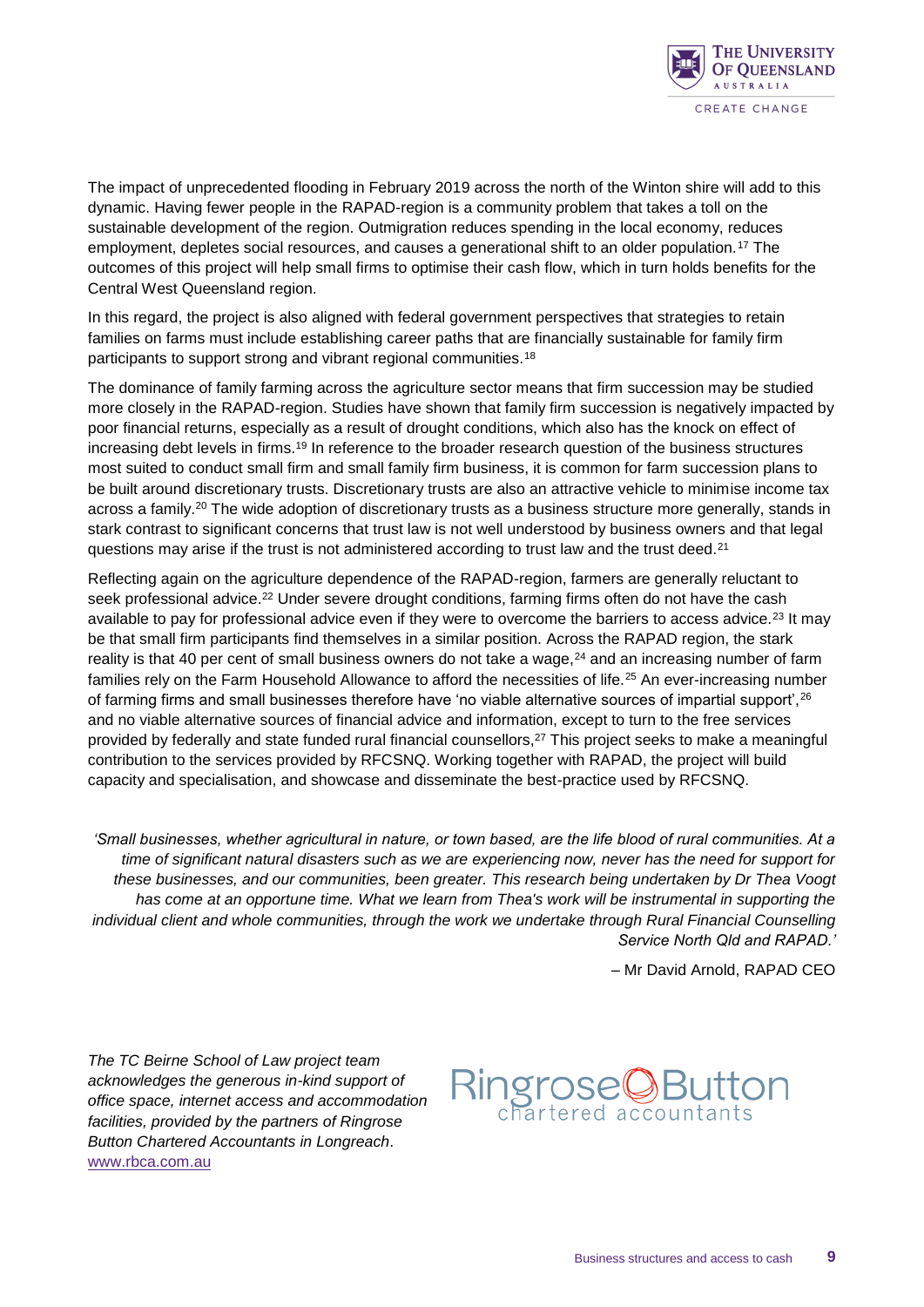

#### Who are the researchers?

**Dr Thea Voogt** is a chartered accountant and chief investigator on the project. She holds a doctorate in financial management and a Master's degree in International Commercial Law from The University of Queensland. She brings significant business experience to the team, gained from three extended breaks in her academic career as CEO (Principal Officer) of large superannuation and disability funds, as tender and contracts manager, and as institutional risk manager. Dr Voogt specialises in income tax law and corporate governance. Her integrated business experience, knowledge of the taxation of business income and of the law of trusts and corporations law, and her commitment to being present in the RAPAD-region to conduct the pilot study is key to the project.

 $\boxtimes$  [t.voogt@law.uq.edu.au](mailto:t.voogt@law.uq.edu.au)  $\blacksquare$  07 3346 7540

<https://researchers.uq.edu.au/researcher/12003>

<https://www.linkedin.com/in/thea-voogt-ca-d-com-61363169/>

**Prof Martie-Louise Verreynne** is a world leader in her field of small firm strategy, innovation and resilience. Martie-Louise is currently the Deputy Dean of the UQ Business School. She is an experienced research project manager and data analyst, and currently holds two ARC grants. She has also completed three other Category 1 grants focused on agricultural firms. She is a regular contributor to leading entrepreneurship, strategy and interdisciplinary journals. She has also published in all three main small business journals, and serves as Associate Editor to the Journal of Small Business Management. She actively works with industry to create research impact and has received several awards in recognition of this work. Her significant expertise in business strategy and innovation is key to the project, as is her significant experience in developing web-based research instruments.

<https://researchers.uq.edu.au/researcher/1685>

**Prof Grantham** holds the degrees of Bachelor of Civil Law from Oxford University, and Master of Laws (Honours) from Auckland University and LLD from UQ. Prof Grantham is a leading private law scholar with significant court citations in the United Kingdom, Australia and New Zealand. His significant academic contributions extend to corporations, trusts, property law, and corporate governance, and regulatory theory. Prof Grantham's insights into trust law and his strong commentary on the negative impact that the proceduralisation of Australian corporations law has on business is key to the project's focus on the small firm regulatory environment.

<https://researchers.uq.edu.au/researcher/1421>





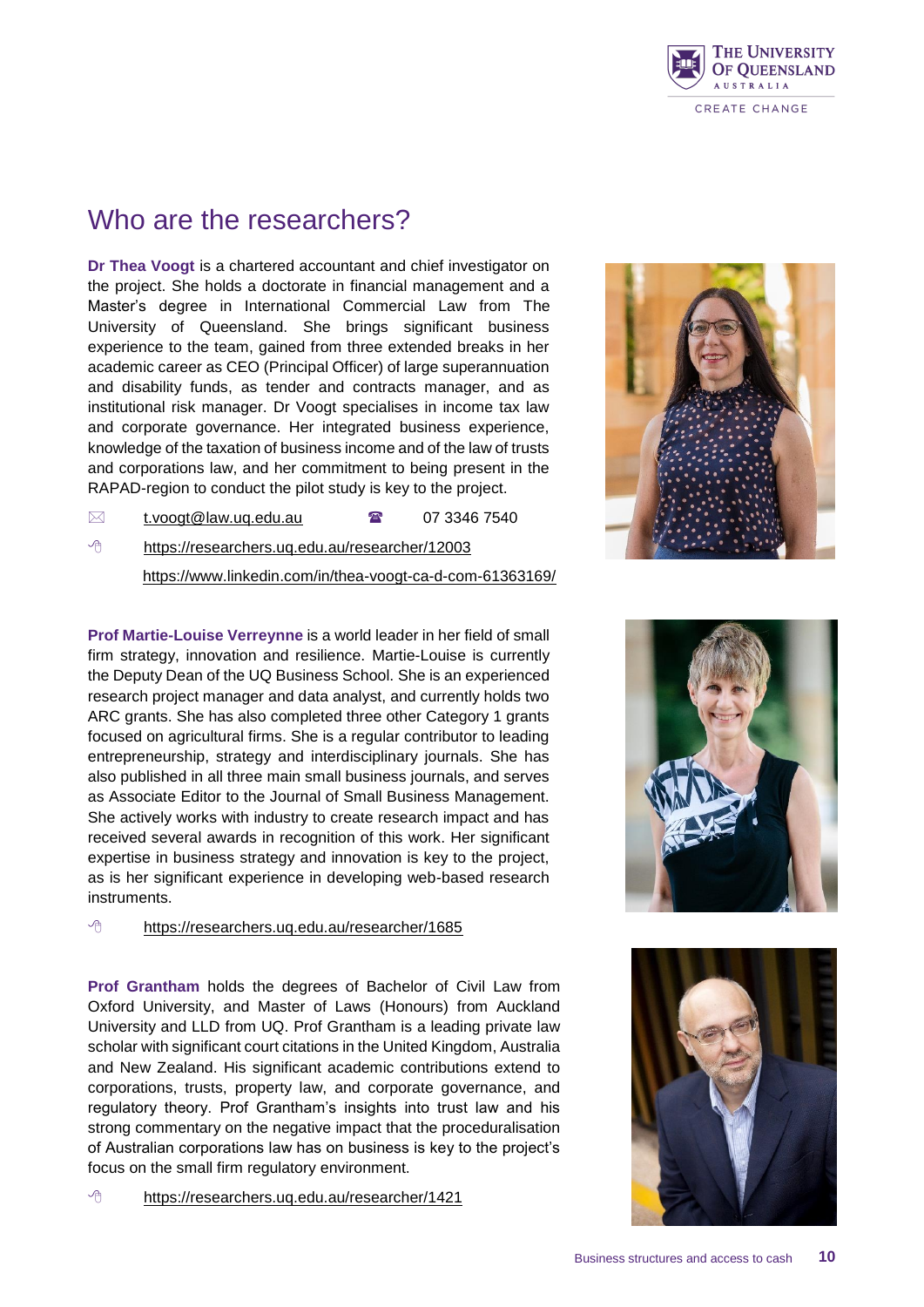

## Protecting participants' privacy and confidentiality

This study adheres to the Guidelines of the ethical review process of The University of Queensland and the National Statement on Ethical Conduct in Human Research.



Institutional Human Research Ethics Approval Number: **2019000030** [Duration to 28/2/2024].

The pilot study will involve interviews, case studies, document analysis and observation.

- Participation in the pilot study is **voluntary**
- Every potential participant will receive an **easy-to-understand information sheet**
- Every participant will **sign a consent form** before they participate
- Every participant **can withdraw** at any time before data analysis starts
- Participants and their businesses **will not be identified in any publications**, unless they give their express permission to be identified
- The project **will not collect personal data**, except age, gender, position in a firm and businesseducation background
- Every participant will get a copy of the findings report
- Every participant can **contact the chief investigator** at any time
- **Data will be de-identified**, summarised, combined, analysed and aggregated
- The privacy of **RFCSNQ clients is already legally protected** by a client confidentiality agreement
- The **project team is not allowed to share its data** with anyone, only its aggregated findings.

#### Who can take part in the pilot study?

The pilot study is focused on small firms with a turnover of less than \$10 million per year. These firms can be owner-operated as a sole trader business, or as a partnership. They may also be registered as companies, or involve a family trust.

Invitations to participate in the pilot study will be advertised and communicated through RAPAD and the RFCSNQ.

The project team **values and respects the trust** that exists between community members and RAPAD and RFCSNQ. The project team is legally bound to protect the confidentiality and privacy of all participants.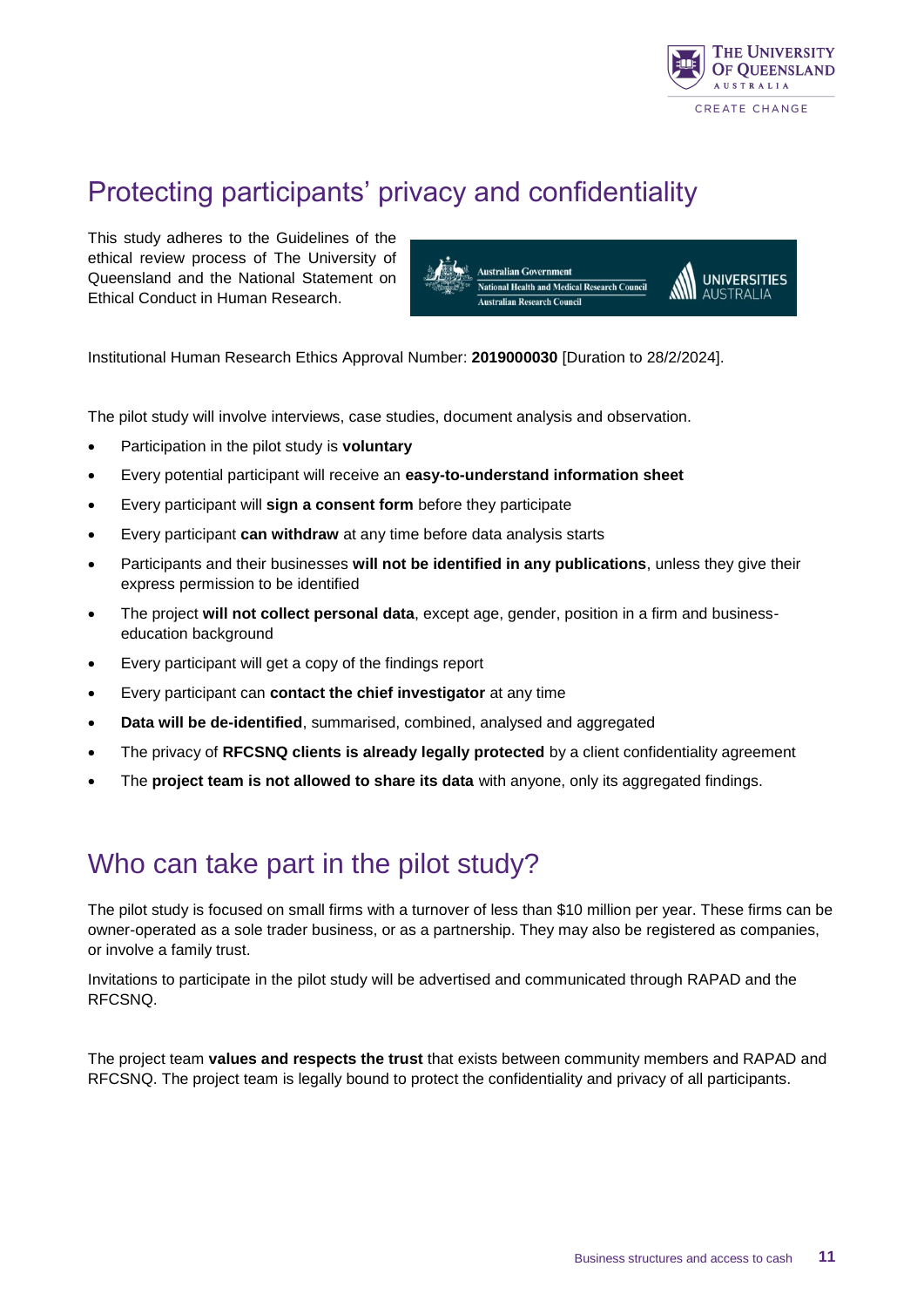

#### **References:**

-

<sup>3</sup> National Farmers' Federation, Submission to the Senate Select Committee on Lending to Primary Production Customers (July 2017) 4.

<sup>4</sup> See, eg, Parliamentary Joint Committee on Corporations and Financial Services, *Family Businesses in Australia – Different and Significant: Why They Shouldn't be Overlooked* (March 2013) 1, 2, 15, 17, 23–7; Commonwealth, *Budget 2018–19: Budget Overview* (8 May 2018) 4; Commonwealth, *Re:think Better Tax System, Better Australia* (Treasury, Tax Discussion Paper, March 2015) 105–20; Commonwealth, *Budget: Budget Strategy and Outlook*, Budget Paper No. 1 (10 May 2011) 1–31; Australian Liberal Party, *Backing Small Business* (Issue No 2, 2018) <https://www.liberal.org.au/ourplan/small-business>.

<sup>5</sup> See, eg, Nickolas James, *Business Law* (Wiley, 3rd ed, 2014) 503–4.

<sup>6</sup> See, eg, Commonwealth, *Review of Small Business Tax Concessions* (The Board of Taxation, Consultation Guide, May 2018) 10.

<sup>7</sup> See, eg, ALP, *A Fairer Tax System: Discretionary Trusts Reform* (30 July 2017) 1, 2; Commonwealth, *Review of Small Business Tax Concessions* (The Board of Taxation, Consultation Guide, May 2018) 9, 10, 12; Commonwealth, *Taxation of Discretionary Trusts: A Report to the Treasurer and the Minister for Revenue and Assistant Treasurer* (The Board of Taxation, November 2002) 6; Productivity Commission, *Business Set-up, transfer and Closure* (Productivity Commission Inquiry Report, No. 75, 30 September 2015) 84.

<sup>8</sup> See, eg, ALP, *A Fairer Tax System: Discretionary Trusts Reform* (30 July 2017) 1, 3–5, 7, 10; Chris Bowen, 'ATO Confirms that Trusts are Being Used to Minimise Tax' (Chris Bowen, Shadow Treasurer, Member for McMahon, Australian Labor Party, Media Release, 1 August 2017) 1, 3; David Leyonhjelm, 'Trust Labor to Spend Too Much', *The Australian Financial Review*, 25 August 2017, 38; Commonwealth, *Parliamentary Debates*, House of Representatives, 8 August 2017, 7666–7 (Michael Sukkar, Assistant Minister to the Treasurer); Parliamentary Joint Committee on Corporations and Financial Services, *Family Businesses in Australia – Different and Significant: Why They Shouldn't be Overlooked* (March 2013) 40–2.

9 *Income Tax Assessment Act 1997* (Cth) s 328–110.

<sup>10</sup> Australian Bureau of Statistics, *8165.0 Counts of Australian Businesses, Including Entries and Exists, 30 June 2017, Businesses by Local Government Area by Industry Division by Turnover Size Ranges* (Released at 11:30 am on 20 February 2018).

<sup>11</sup> RAPAD, *2016 RAPAD Annual Report*, 4.

<sup>12</sup> National Farmers' Federation, Submission to the Senate Select Committee on Lending to Primary Production Customers (July 2017) 4.

<sup>13</sup> See, eg, John Hicks et al, 'Succession Planning in Australian Farms' (2012) 6(4) *Australasian Accounting Business and Finance Journal* 94, 96, 98; Productivity Commission, *Trends in Australian Agriculture: Productivity Commission Research Paper* (2005) 1; Commonwealth, *Agricultural Competitiveness White Paper: Stronger Farmers, Stronger Economy* (2015) 1; J Crockett, 'The Nature of Farm Succession in Three New South Wales Communities' (2004) 1(1) *Australian Farm Business Management Journal* 14, 14; Heike Fisher and Rob JF Burton, 'Understanding Farm Succession as Socially Constructed Endogenous Cycles' (2014) 54(4) *European Society for Rural Sociology* 417, 417; GW Kaine, EM Crosby and RA Stayner, *Succession and Inheritance on Australian Family Farms* (The Rural Development Centre, University of New England, August 1997) 1.

<sup>14</sup> Parliamentary Joint Committee on Corporations and Financial Services, *Family Businesses in Australia – Different and Significant: Why They Shouldn't be Overlooked* (March 2013) 33–4.

<sup>15</sup> RAPAD, *2016 RAPAD Annual Report*, 4.

<sup>16</sup> Dana Kelly, *Beyond the Dust: Impact of Drought on Town Businesses in Central West Queensland and Some Solutions* (Western Queensland Drought Committee Report, March 2018) 6, 20, 25, 26, 39.

<sup>17</sup> Evonne Miller, Kimberley van Megen and Laurie Buys, 'Diversification for Sustainable Development in Rural and Regional Australia: How Local Community Leaders Conceptualise the Impacts and Opportunities from Agriculture, Tourism and Mining' (2012) 22(1) *Rural Society* 2, 2–3.

<sup>18</sup> Commonwealth, *Agricultural Competitiveness White Paper: Stronger Farmers, Stronger Economy (2015) 2.* <sup>19</sup> Olivia Falkiner et al, 'Current Practices in Australian Farm Succession planning: Surveying the Issues' (2017) 3(1) *Financial Planning Journal* 59, 61.

<sup>20</sup> See, eg, Commonwealth, *Re:think Better Tax System, Better Australia* (Treasury, Tax Discussion Paper, March 2015) 62; Commonwealth, *Board of Taxation Post-Implementation Review of Division 7A of Part III of the Income Tax Assessment Act 1936* (A Report to the Assistant Treasurer, November 2014) 6; GE Dal Pont, *Equity and Trusts in Australia* (Thomson Reuters, 6th ed, 2015) 806; Barbara Trad and Brett Freudenberg, 'All Things Being Equal: Small Business Structure Choice' (2017) 12(1) *Journal of the Australasian Tax Teachers Association* 136, 143, 152;

<sup>1</sup> Rob Chandler, *RAPAD Chairman's 2017 Annual Report*, 4.

<sup>2</sup> KPMG, Submission to the Board of Taxation, *Second Discussion Paper: Board of Taxation Post-Implementation Review of Division 7A of Part III of the Income Tax Assessment Act 1936*, 9 May 2014, 3; KPMG, *Family Business Survey 2018: Family Business – The Balance for Success* (KPMG, Family Business Australia and The University of Adelaide, May 2018) 3; Commonwealth, *Small Business Counts – Small Business in the Australian Economy* (Australian Small Business and Family Enterprise Ombudsman, Report, 2016) 34.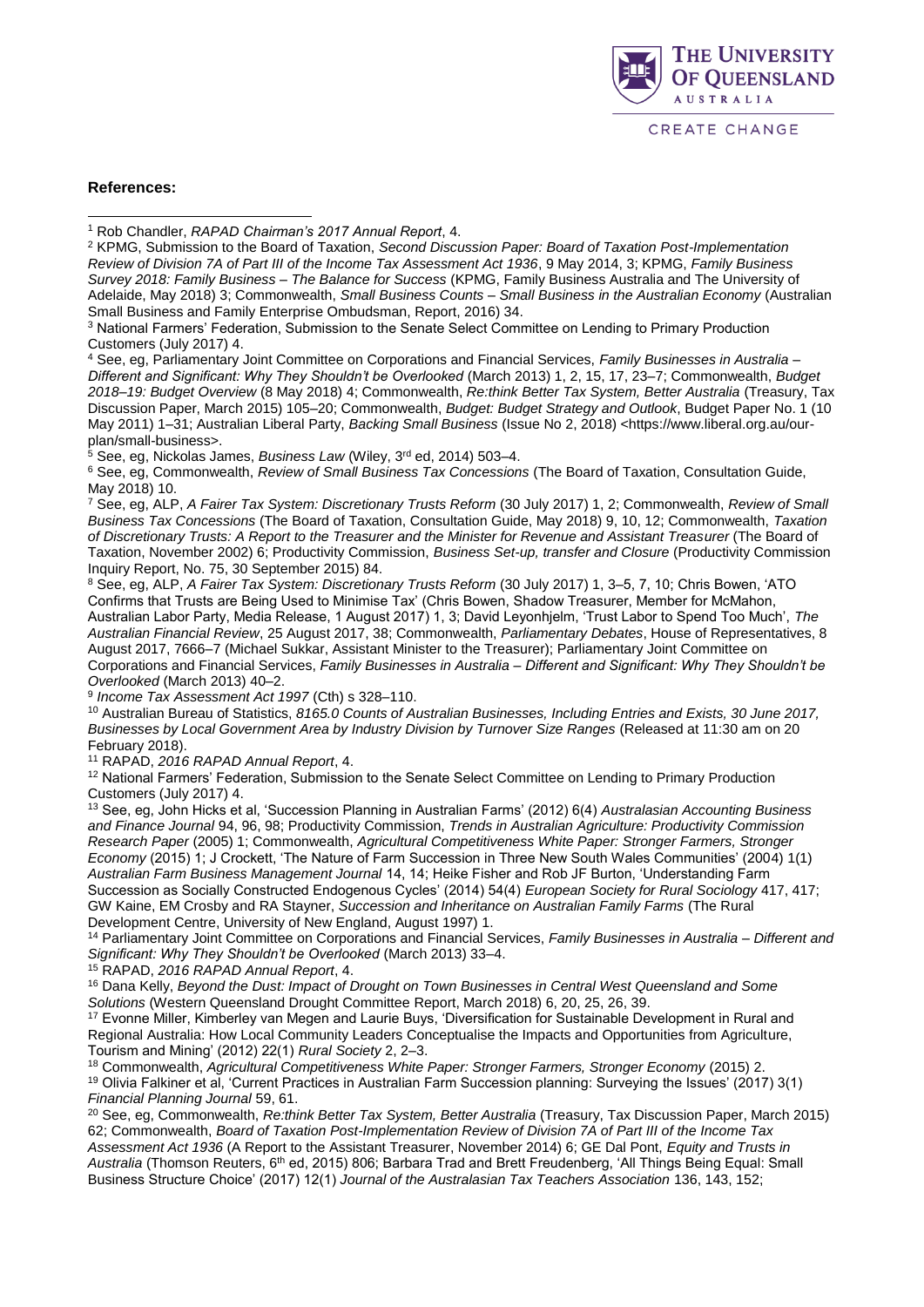

-Productivity Commission, *Business Set-up, transfer and Closure* (Productivity Commission Inquiry Report, No. 75, 30 September 2015) 85.

<sup>21</sup> Commonwealth, *Taxation of Discretionary Trusts: A Report to the Treasurer and the Minister for Revenue and Assistant Treasurer* (The Board of Taxation, November 2002) 6.

<sup>22</sup> Olivia Falkiner et al, 'Current Practices in Australian Farm Succession planning: Surveying the Issues' (2017) 3(1) *Financial Planning Journal* 59, 62.

<sup>23</sup> See, eg, Commonwealth, *Re:think Better Tax System, Better Australia* (Treasury, Tax Discussion Paper, March 2015) 28, 48, 109, 112.

<sup>24</sup> Dana Kelly, *Beyond the Dust: Impact of Drought on Town Businesses in Central West Queensland and Some Solutions* (Western Queensland Drought Committee Report, March 2018) 63.

<sup>25</sup> Rural Financial Counselling Service, *Farm Household Allowance… Not Just for Drought Affected Producers* (Media Release, 30 August 2018).

<sup>26</sup> National Farmers' Federation, Submission to the *Review of the Rural Financial Counselling Service Program* (August 2014) 5.

<sup>27</sup> Mark Furner, Minister for Agriculture Industry Development and Fisheries, Queensland Government, 'Financial Counselling for Drought Affected Communities Continues' (Media Statement, 20 June 2018).